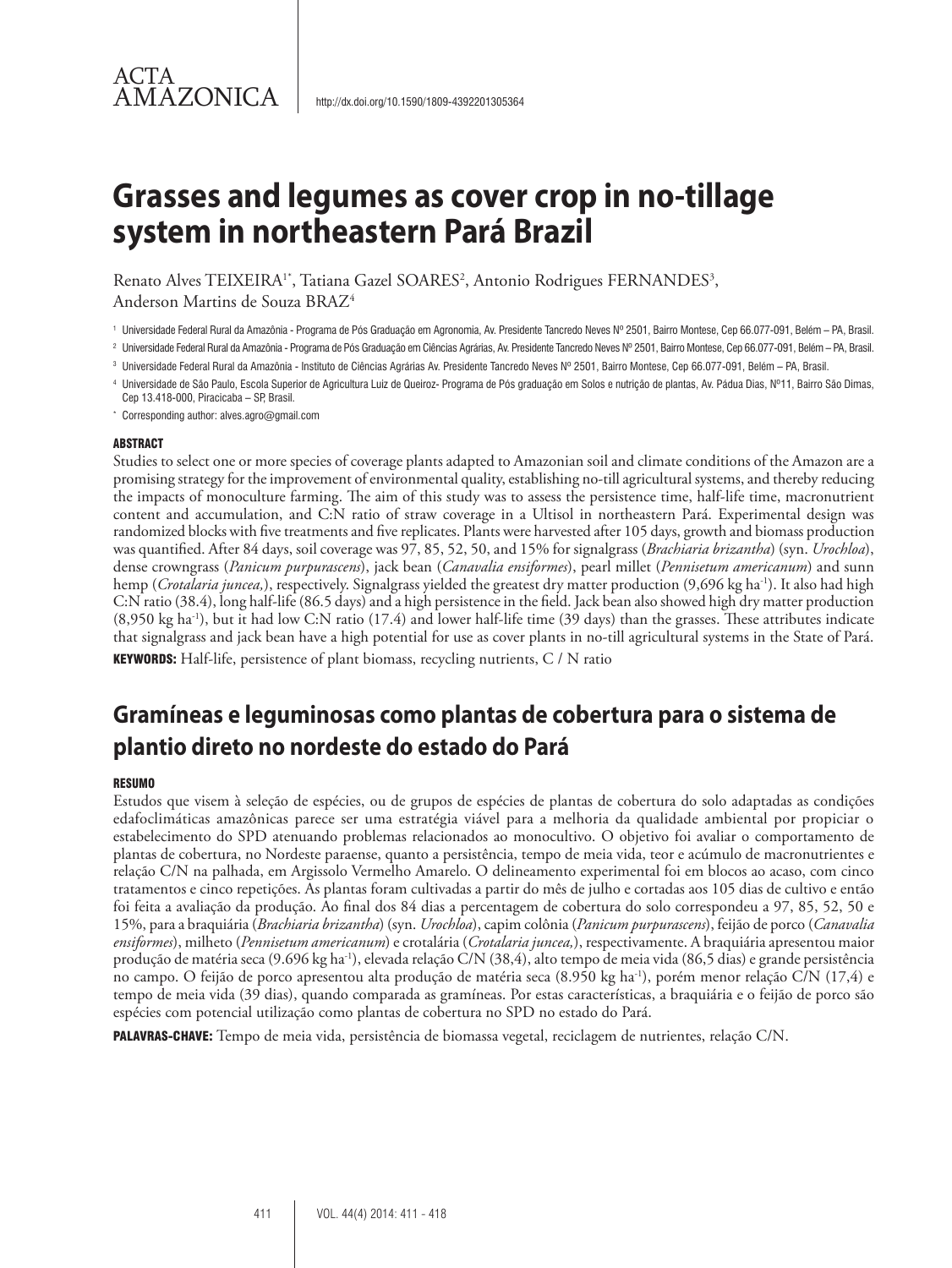#### **INTRODUCTION**

Sound agricultural practices requires environmental preservation and sustainable use of natural resources, the improvement of quality of agricultural soils, and reduction of production costs. No-tillage system is part of this context. The absent of periodic tillage allows reduction of working time and fuel consumption. In terms of soil quality, the maintenance of plant biomass over the soil promotes erosion control and soil moisture conservation. Besides increasing organic matter and enhancing soil biological activity (Topakci *et al*. 2011), no-tillage can reduce weed competition and improves the yield of rice (*Oryza sativa*) (Marenco *et al*. 1999).

In hot and humid regions with heavy rainfalls during the wet period, plant biomass maintenance on the soil surface is benefit, once those conditions accelerate residue decomposition (Timossi *et al*. 2007). Selection of plant species for use in notillage as cover crops depends on both their adaptation to the weather conditions of each region and grower interest (Silva and Rosolem 2008). In the Amazon, high humidity and temperature leads to an accelerated decomposition of organic matter. Thus, no-tillage consolidation in this region depends on several factors, including plant species capable of producing large amount biomass, long persistence of biomass in the soil and the storage of high nutrient amounts in the residues.

Legumes and grasses have distinct behavior in no-tillage treatments. Legume plant residues decompose rapidly due to their low C/N ratio, as they have high nitrogen and watersoluble carbon contents (Aita *et al*. 2003). Legumes release great part of nutrients during the first 30 days after shoot deposition in the soil (Da Ros and Aita 1996). Grasses, on the other hand, are characterized by a high C/N ratio in plant residues and longer persistence on the soil surface as a result of low decomposition rate. Hence, there is a minor amount of nutrient release, particularly N (Borkert *et al*. 2003). Species like signalgrass and pearl millet cultivated under notillage system increase the yield of the next soybean culture and its phosphorus content due to high biomass production and increased availability of soil P (Veronese *et al*. 2012). In the Cerrado region of Maranhão State, Brazil, signalgrass and pearl millet cultivated under no-tillage system increased P, K, Ca, and Mg contents both in soil and organic matter (Bressan *et al*. 2013).

In the Amazon region, empirical and scientific attempts to implement and maintain no-tillage system with species previously used in other Brazilian regions have faced low production of crop residues and low quality of residues as the mains obstacles. Hence no-tillage systems success in the Amazon region depends entirely on the identification of cover crops with potential to produce great amount of lasting residues, and able to endure the high temperatures and humidity of this region. The objective of this study was

to evaluate the potential of grasses and legumes as no-tillage crops, in the northeastern mesoregion of Pará, Brazil.

#### **MATERIALS AND METHODS**

The experiment was conducted in 2004, at the Farm School of Federal Rural University of Amazon (Ufra), located in Igarapé-Açú, Pará State (01º07'33" S and 47º37'27" W, 39 m of altitude).

Regional climate is humid mesothermal, Ami type according to the Köppen classification, i.e., it is a rainy and humid tropical climate, with a short dry season, and mean temperature of 25 °C. Annual rainfall in 2004 (experimental period) was 2,500 mm, with heavy concentration from January to June. Air relative humidity was around 85% (Table 1). Maximum and minimum air temperatures were 32.2 and 21.4 °C, respectively (Embrapa 2007).

The soil of experimental area is classified as Ultisol (Embrapa 2013). Soil samples were collected from 0.0-0.2 m depth for chemical and physical analyses. All analyses were performed according to the methodology described by Embrapa (2009). The soil had a sandy-clayey texture in the A horizon, with 668 g kg<sup>-1</sup> of sand,  $141$  g kg<sup>-1</sup> of silt, and  $191$  g kg<sup>-1</sup> of clay. Results from the chemical attributes were: pH 5.5 (in water); organic matter,  $14.9$  g kg<sup>-1</sup> soil; P,  $10.2$  mg dm<sup>-3</sup>; K, 0.05; Ca, 1.6; Mg, 1.2; and base saturation, 45.3% cmol<sub>c</sub> dm<sup>-3</sup>.

The experimental design was arranged in randomized blocks, with five treatments: 1) legumes jack bean [*Canavalia ensiformes* (L.) DC], 2) sunn hemp (*Crotalaria juncea* L.), and grasses 3) dense crowngrass (*Panicum purpurascens* Mez.), 4) signalgrass (*Brachiaria brizantha*) (syn. *Urochloa*), 5) pearl millet (*Pennisetum americanum* L. Leeke). There were five replications, resulting in 25 plots. Each plot, of 25  $m<sup>2</sup>$  (2.5) x 10 m), was composed by six planting lines of 10 m length each, with 0.5 m spacing among lines and plants.

Species were first cultivated in 2003 on the same soil type, in a contiguous area. From the cultivated species, those that showed greatest potential for dry matter production (Teixeira *et al*. 2006) were used in this experiment. Seed sowing was manually made in July (period after harvest of

**Table 1.** Maximum and minimum temperatures and rainfall during the experimental period.

| Month     | Maximum<br>temperature $(^{\circ}C)$ | Minimum<br>temperature $(^{\circ}C)$ | Rainfall (mm) |
|-----------|--------------------------------------|--------------------------------------|---------------|
| July      | 31.7                                 | 21.8                                 | 228.6         |
| August    | 31.9                                 | 21.8                                 | 443.4         |
| September | 32.4                                 | 21.7                                 | 476           |
| October   | 33.2                                 | 21.6                                 | 50            |
| November  | 33.7                                 | 21.4                                 | 11.2          |
| December  | 33.7                                 | 22.6                                 | 79            |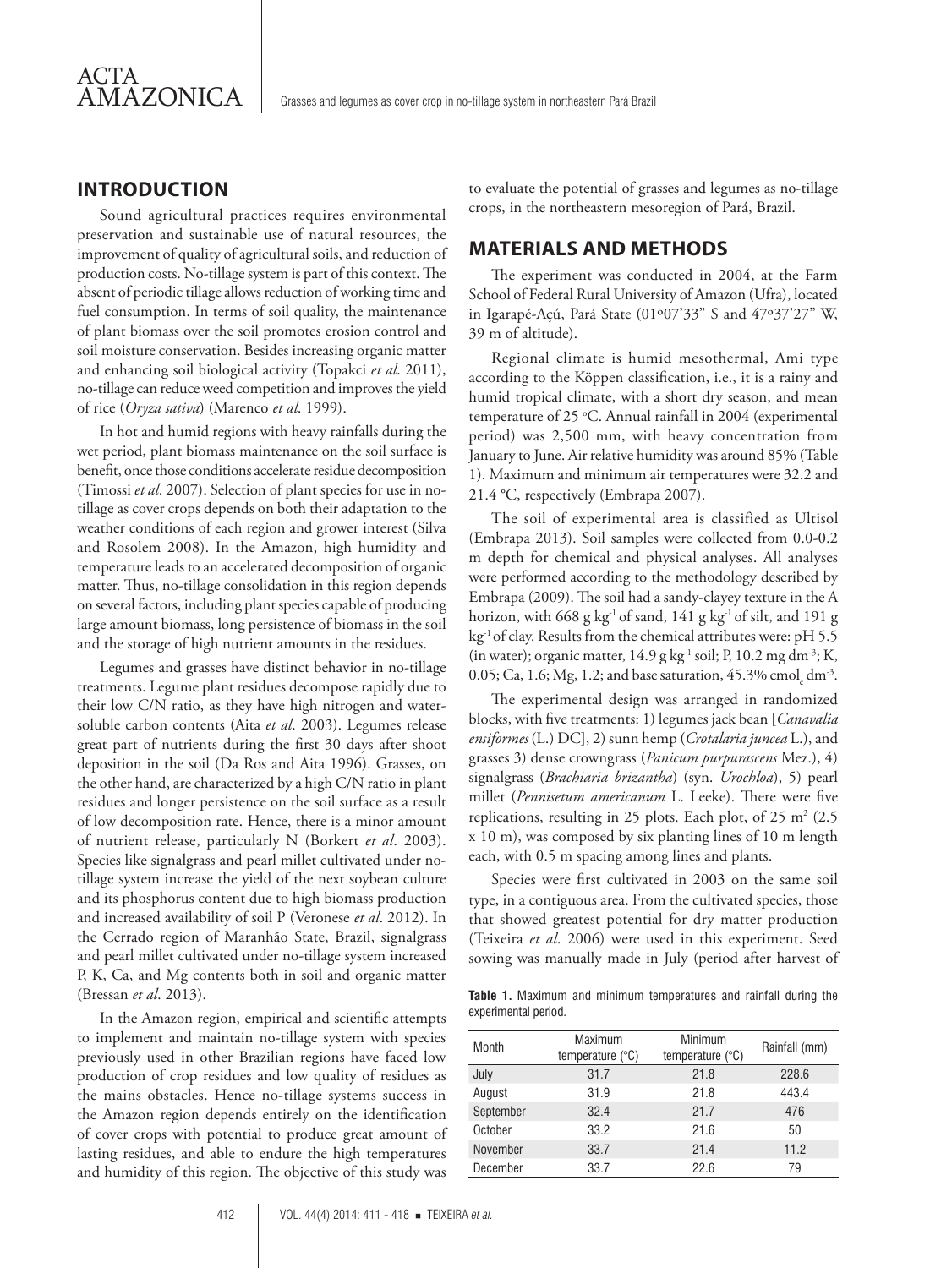economic plant species), in holes, with the exception of dense crowngrass, which seeds were not viable so seedlings were used. Two legume and three grass plants were cultivated per hole, resulting in a stand of 80,000 and 120,000 plants per hectare, respectively. Fertilization was equally performed for all species, in the holes, with the application of 5 g NPK 10- 28-20 that corresponded to 400 kg ha-1.

ACTA

AMAZONICA

Harvest of the shoot part was carried out manually, cutting the plant at 0.05 m from the soil surface, after 105 days of growth, when plants were in initial flowering stage. Harvesting period was determined following cultivation of the same species performed in 2003, in same farm area. Harvested area of each plot was 2.0 x 2.5 m, where all biomass was spread on the soil surface.

To determine the amount of dry matter of cover crops in each plot, plant residues were collected from an inner plot area of  $0.09 \text{ m}^2$ , using a  $0.30 \text{ by } 0.30 \text{ m}$  square frame at two random locations (Stott *et al.* 1990). The collected material was dried in an oven with forced air circulation at 65 ºC, until constant mass. Final values were transformed to ton per hectare, considering plant stand.

To determine time persistence of plant residue over the soil surface after biomass harvesting, percentage of soil coverage was measured on non-disturbed spread plant residue, in five different periods: on harvesting day and 21, 42, 63, and 84 days after shoot harvesting. The method used was "graded string" or linear transect, described by Hartwig and Laflen (1978) and Alves *et al*. (1998). On a nylon string, 50 points were marked with 6 cm spacing among them. At each evaluation time, the string was diagonally stretched at each plot so it provided two readings. Coverage percentage was measured according to the number of times that the string points were over the residue. Results from both readings were aggregated in order to obtain the coverage percentage value.

Description of residue decomposition and half-life time  $(t^{1/2})$  was performed using the exponential mathematical model described by Thomas and Asakawa (1993), according to the equation  $X = X^{0-kt}$ , where: X is the remaining dry matter amount in a t time, in days;  $X^0$  is the initial dry matter amount; and k is the decomposition constant. From the final k decomposition constant,  $t^{1/2}$  is calculated according to the equation  $t^{1/2} = \ln^2/k$ .

To determine macronutrient content in plant tissues, plants were randomly collected, washed with distilled water, and placed in an oven with forced air circulation at 65 °C, until constant mass. Plant material was then ground in a Wiley grinder (sieve with a 0.33 mm mesh). Nitrogen was determined according to the Kjeldahl method; for other macronutrients, the nitropercloric digestion was applied; P was determined by colorimetry, K by flame photometry, Ca and Mg by atomic absorption spectrometry (Malavolta 2006).

Carbon content was assessed by a modified Walkley Black method (Tedesco *et al*. 1995).

Nutrient content was multiplied by the produced dry mass to obtain the accumulated macronutrient content. Dry mass results were submitted to analysis of variance and means were compared by the Duncan test ( $p < 0.05$ ). Regression analysis was performed for evaluation of residue persistence on soil surface.

#### **RESULTS**

Dry mass greatest production of aerial part (DMAP) was obtained by signalgrass  $(9,696 \text{ kg ha}^{-1})$  and jack bean (8,950 kg ha<sup>-1</sup>), with no difference between them ( $p < 0.05$ ) (Figure 1). The other species had significantly lower dry mass production, their percentages in comparison with signalgrass were 41% for pearl millet, 51.6% for sunn hemp and 54% for dense crowngrass.

The species differ on residues soil coverage after biomass deposition. Signalgrass had the highest coverage level, reaching 100% at the harvesting day and 97% after 84 days of plant deposition on soil surface (Figure 2). After the 21<sup>st</sup> day after harvesting, sunn hemp was the species with minor coverage (30%) and, by the end of the experimental period, it reached only 15%. Furthermore, it was the species that had the fastest decomposition rate. Although jack bean was one of the largest dry mass producers, it showed a high decomposition rate, as coverage ranged from 81% at the beginning of the evaluation (harvesting day) to 52% after 84 days, when the evaluation ended.

Contents of C in the DMAP, with the exception of dense crowngrass that had the lowest value, did not vary among species (Table 2). Still, legumes had higher N contents than grasses and, consequently, lower C/N ratio.



**Figure 1.** Production of dry mass of the aerial part (DMAP) of signalgrass (SG), dense crowngrass (DC), jack bean (JB), pearl millet (PM) and sunn hemp (SH). Letters represent differences by the Duncan test ( $p < 0.05$ ).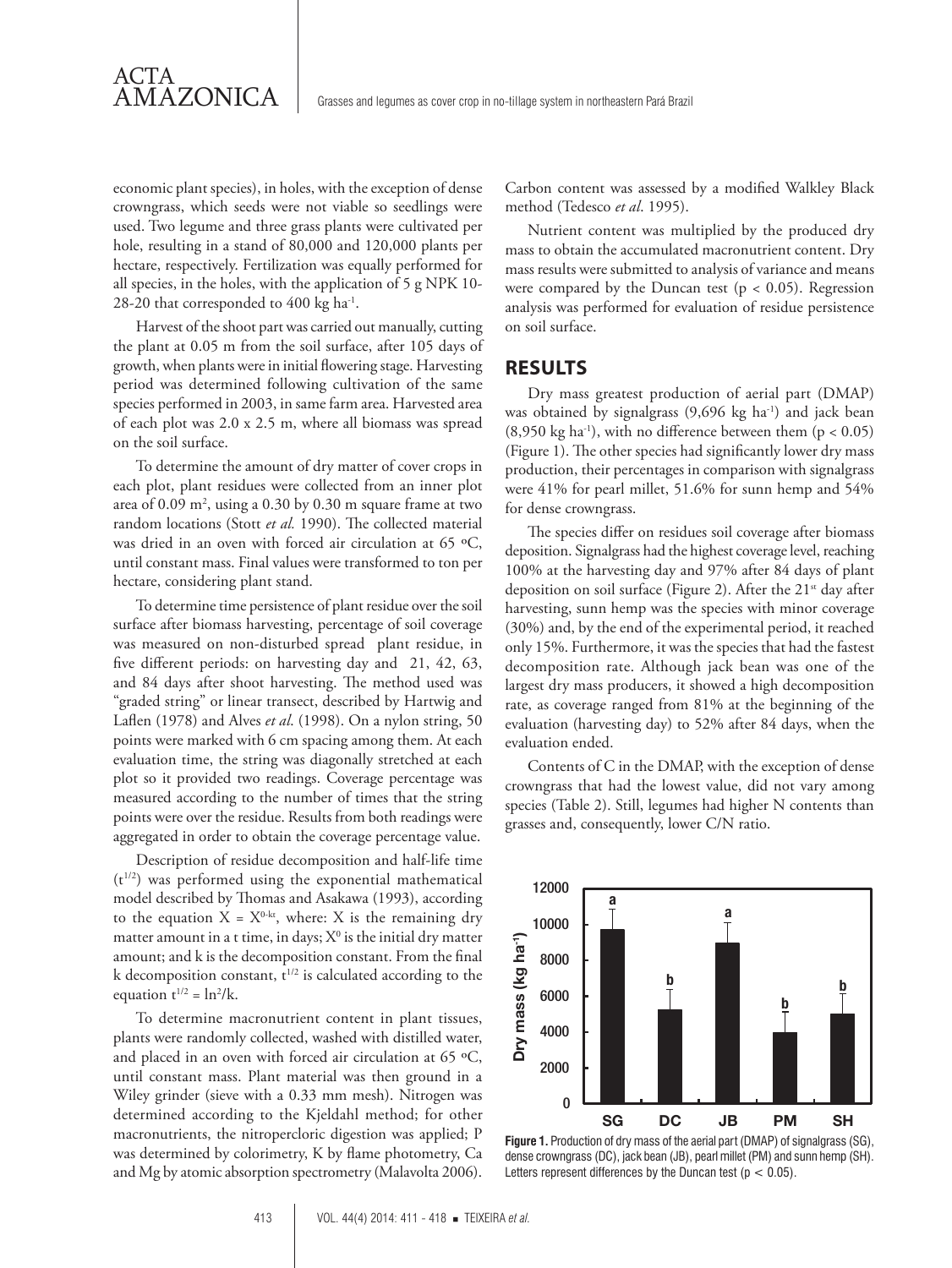| Treatment        |                                                       | Ν                | C/N               | D                |                    | Ca               | Mg               |
|------------------|-------------------------------------------------------|------------------|-------------------|------------------|--------------------|------------------|------------------|
|                  | $-$ mg g $-$<br>'------------------------------------ |                  |                   |                  |                    |                  |                  |
| Sunn hemp        | 458 a                                                 | 14.5 b           | 31.5c             | 2.1c             | 28.1 <sub>bc</sub> | 6.9 <sub>b</sub> | 3.2c             |
| Pearl millet     | 456 a                                                 | 11.5c            | 40.5 <sub>b</sub> | 3.0a             | 24.2c              | 2.6c             | 3.9 <sub>b</sub> |
| Jack bean        | 447 a                                                 | 25.9a            | 17.4 <sub>d</sub> | 2.6 <sub>b</sub> | 24.3c              | 10.9a            | 3.2c             |
| Signalgrass      | 439 a                                                 | 11.5c            | 38.4 <sub>b</sub> | 2.1c             | 31.5ab             | 2.8c             | 6.5a             |
| Dense crowngrass | 400 b                                                 | 8.0 <sub>d</sub> | 51.3a             | 1.7d             | 33.8a              | 3.0 <sub>c</sub> | 3.9 <sub>b</sub> |
| CV(%)            | 6.3                                                   | 11.2             | 12.4              | 12.2             | 9.8                | 18.8             | 11.5             |

**Table 2.** Macronutrient contents and C/N ratio in the dry mass of the aerial part of cover crops.

Means followed by the same letters in the columns do not differ from each other by the Duncan test ( $p < 0.05$ ).

**Table 3.** Accumulated values of macronutrients in the dry mass of the aerial part of cover crops.

| Treatment        |                    | N                                                    | D                |                     | Cа                | Mg               |  |
|------------------|--------------------|------------------------------------------------------|------------------|---------------------|-------------------|------------------|--|
|                  |                    | --a m <sup>-2</sup> -------------------------------- |                  |                     |                   |                  |  |
| Sunn hemp        | 229.3 b            | 7.3c                                                 | 1.1 b            | 14.1c               | 3.5 <sub>b</sub>  | .6 c             |  |
| Pearl millet     | 181.3 <sub>b</sub> | 4.6c                                                 | 1.2 <sub>b</sub> | 9.6d                | 1.0 <sub>d</sub>  | 1.6c             |  |
| Jack bean        | 400.1 a            | 23.2a                                                | 2.3a             | 21.8 <sub>b</sub> c | 9.8a              | 2.9 <sub>b</sub> |  |
| Signalgrass      | 425.7 a            | 11.2 <sub>b</sub>                                    | 2.0a             | 30.5a               | 2.7 <sub>bc</sub> | 6.3a             |  |
| Dense crowngrass | 209.7 <sub>b</sub> | 4.2c                                                 | 0.9 <sub>b</sub> | 17.7 <sub>bc</sub>  | 1.8cd             | 2.0c             |  |
| CV(%)            | 6.3                | 37.8                                                 | 11.6             | 16.3                | 52.9              | 17.2             |  |

Means followed by the same letters in the columns do not differ from each other by the Duncan test ( $p < 0.05$ ).



**Figure 2.** Soil coverage percentage of signalgrass (●), dense crowngrass (○), jack bean (∆), pearl millet (□) and sunn hemp (▲) according to the time after havest.

 $\hat{y}$  (solid circle,  $\bullet$ ) = −0,1429x² + 0,2571x + 99,6 R² = 0,81\*\*

 $\hat{\mathsf{y}}$  (circle,  $\circ$ ) = 0,7857x² - 7,2143x + 101,2 Rª = 0,90\*\*

ŷ (triangle, ∆) = 1,0714x2 - 13,729x + 94,4 R² = 0,95\*\*

 $\hat{\bm{\mathsf{y}}}$  (square,  $\bm{\mathsf{d}})=1{,}8571{\text{x}}^2$  -  $17{,}343{\text{x}}$  +  $90{,}2$  R $^2=0{,}99$ \*\*

$$
\hat{y}
$$
 (solid triangle,  $\triangle$ ) = 8,6429x<sup>2</sup> - 67,357x + 139,4 R<sup>2</sup> = 0,95\*\*

\*\* Significant at 1% by the F test

Nutrient contents varied among species (Table 2). Jack bean showed higher N and Ca contents while pearl millet had higher P content. The higher K contents were observed in dense crowngrass and signalgrass, but this one did not differ from sunn hemp; the highest Mg contents were observed for signalgrass (Table 2).

Potential accumulation of nutrients into soil varied among species. Jack bean and signalgrass had the highest C and P accumulation capacity (Table 3). Furthermore, jack bean stood out for accumulating the highest amount of N and Ca, while signalgrass was the species with greatest accumulation capacity of K and Mg.

The dry matter decomposition constant (k) and half-life time showed longer persistence for grasses when compared with legumes; dense crowngrass obtained the highest halflife time (334 days) and sunn hemp, the lowest (30.7 days) (Table 4).

#### **DISCUSSION**

Signalgrass had high dry matter yield  $(9,696 \text{ kg ha}^{-1})$ (Figure 1), higher than the means found in a Cerrado area (Torres *et al*. 2005). The jack bean also showed high dry matter yield  $(8,696 \text{ kg ha}^{-1})$ , due to its good adaptation in low fertility soils (Fernandes *et al*. 2007), like those found in Northeastern Pará. As a yield of 6 t ha<sup>-1</sup> has been considered the minimum amount of plant residues for appropriate soil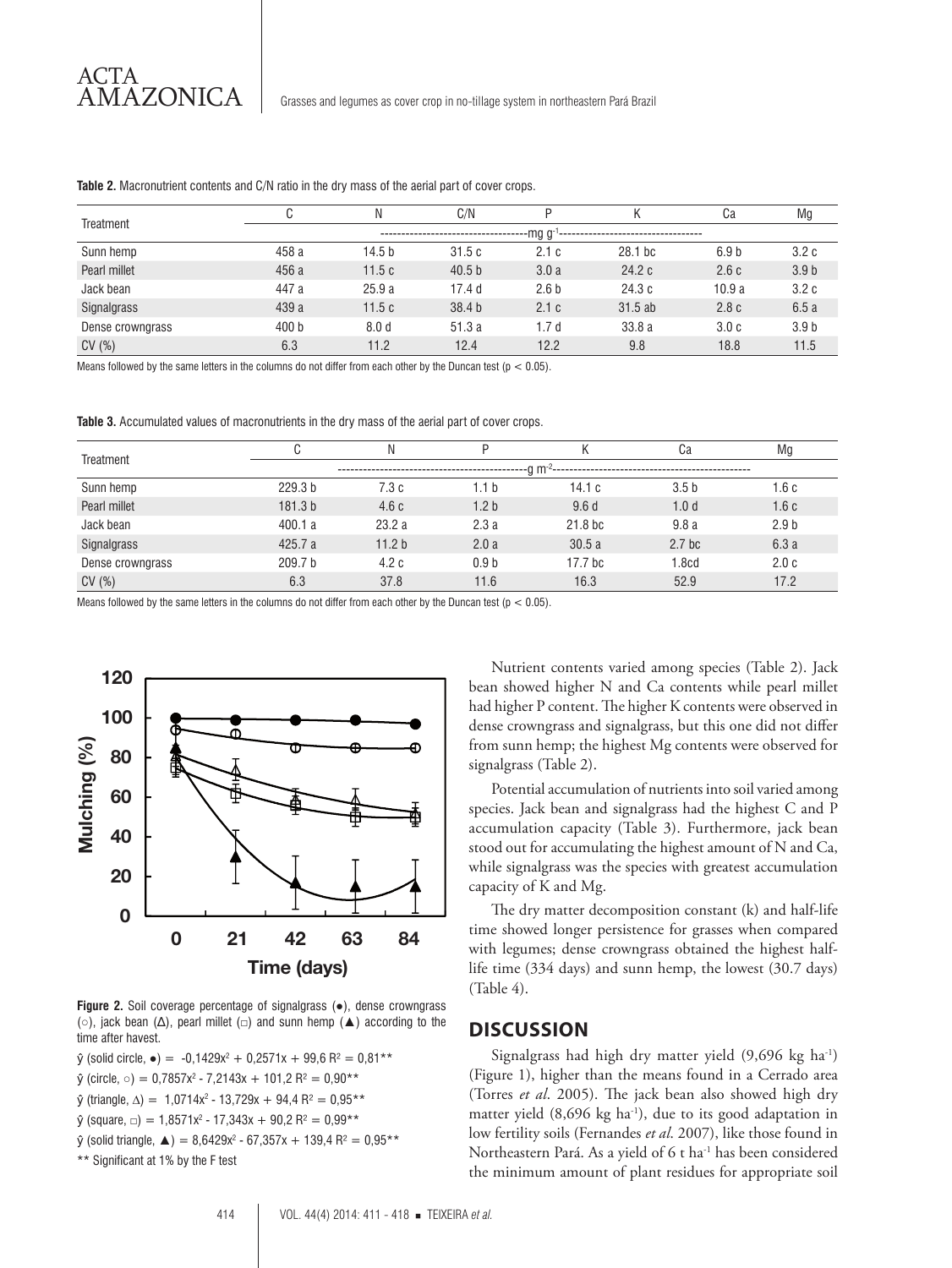| <b>Species</b>   | $k$ (g g <sup>-1</sup> ) | Half-life time (days) |
|------------------|--------------------------|-----------------------|
|                  |                          |                       |
| Signalgrass      | 0.00713                  | 86.5b                 |
| Dense crowngrass | 0.00208                  | 334.0a                |
| Pearl millet     | 0.00756                  | 91.7 <sub>b</sub>     |
| Sunn hemp        | 0.02258                  | 30.7c                 |
| Jack bean        | 0.00779                  | 39.0 <sub>b</sub>     |

**Table 4.** Dry matter decomposition constant (k) and half-life time.

Means followed by the same letters in the columns do not differ from each other by the Duncan test (p < 0.05).

coverage in NT (Darolt 1998), the signalgrass and jack bean may be recommended as cover crops for that region.

Cultivated plants under weather conditions of Amazon have often different yields than those cultivated in the Cerrado. Jack bean showed a superior yield than that cultivated in the Cerrado  $(3.43 \text{ t} \text{ ha}^{-1})$ . Moreover, pearl millet had better development under Cerrado conditions, producing 14.18 t ha-1 (Oliveira *et al*. 2002). The low dry matter production of legumes, including jack bean, may be related to the lack of fertilization and inoculation (Oliveira *et al*. 2002). For the same species, different yields between regions can reflect variation in soil properties and weather conditions, emphasizing the importance of regional studies for NT.

The lowest biomass decomposition of grasses, in comparison with legumes, may be explained by higher C/N ratio (Table 2). Residue quality, especially C/N ratio, is one of the factors that regulate decomposition and, therefore, persistence time of plant biomass in the soil (Borkert *et al*. 2003). Other factors that affect persistence of residues in the soil are the presence of (micro) organisms, soil chemical and physical characteristics, and environmental conditions (Swift *et al*. 1979).

The species produced plant biomass with low decomposition rate, mainly due to the overlap of cutting periods and periods of low rainfall, which was associated with high temperatures, when evapotranspiration is greater than precipitation; soil moisture was reduced during this period. According to Calegari *et al.* (1993), plant biomass persistence in the soil depends on soil moisture and temperature conditions. Higher signalgrass decomposition rates were found by Bernardes *et al*. (2010) in the Brazilian Cerrado, who described that, at 75 days, 33% of the dry mass had already been decomposed.

The lowest decomposition rate of signalgrass, dense crowngrass and pearl millet, in comparison with sunn hemp and jack bean may be related to their higher content of recalcitrant substances, such as cellulose and lignin that are present in tissue structures, once residue with higher C/N

ratios and less soluble molecules are more persistent in the soil (Barbosa *et al*. 2012). On the contrary, tissues with low C/N ratio, more soluble C forms and high N contents have higher decomposition rate (Aita *et al*. 2003), as it occurs in legumes. Therefore, soil coverage species may be classified as of fast decomposition (legumes) and low decomposition (grasses).

Apart from legume characteristics (e.g. high N content, compared with grasses) that contribute to accelerate decomposition (Aita *et al*. 2003), the lower plant biomass quality produced by sunn hemp may have contributed to the increased decomposition rate (Kliemann *et al*. 2006), causing only 15% of soil coverage. Smaller fragments of dry matter promote more contact with the soil (Alvarenga *et al.* 2001), exposing larger contact surface to microbial attacks.

Dry mass carbon contents in the shoot part did not vary among cover crops, with the exception of dense crowngrass, which had the lowest value (Table 2). The highest accumulation, obtained by signalgrass and jack bean derived from their higher dry mass production (Table 2). Therefore, the carbon content does not determine the decomposition rate, although N content can influence C/N ratio. This was the case of dense crowngrass that showed the lowest N content and highest C/N ratio, thus leading to longer persistence in the soil. Torres *et al*. (2005) report lower C contents in sunn hemp, pearl millet, and signalgrass than those obtained in this study, due to higher soil fertility. High C accumulation in signalgrass and jack bean enabled greater input and, thereby, increased C stock in the soil.

Higher N content was associated with higher dry mass accumulation on aerial part of jack bean plants in comparison with other species (Tables 2 and 3), due, probably, to legume differentiated capacity to fix atmospheric nitrogen. Gama Rodrigues *et al*. (2007), when studying cover crops (grasses and legumes), observed that jack bean had the highest N contents and, consequently, lower C/N ratio, resulting in better quality of residues. Nitrogen contents and accumulation observed in sunn hemp were similar to those obtained by Amabile *et al*. (1999). For jack bean, similar values were found by Fernandes *et al*. (2007). For sunn hemp, pearl millet and signalgrass Torres *et al*. (2005) related greater N contents to those noted in this study, mainly because of higher soil fertility, higher pH and organic matter contents.

Thus, low N contents and high C/N ratio of studied grasses (Table 2) indicate lasting nutrient immobilization due to longer persistence of plant biomass in the soil. In these conditions, low release of N reduces its availability in the soil and thereby it inhibits microbial activity, reducing plant biomass decomposition (Gama-Rodrigues *et al*. 2007). Therefore, N availability to plants decreased, forcing nutrient application in soil in order to favor the following crop yield.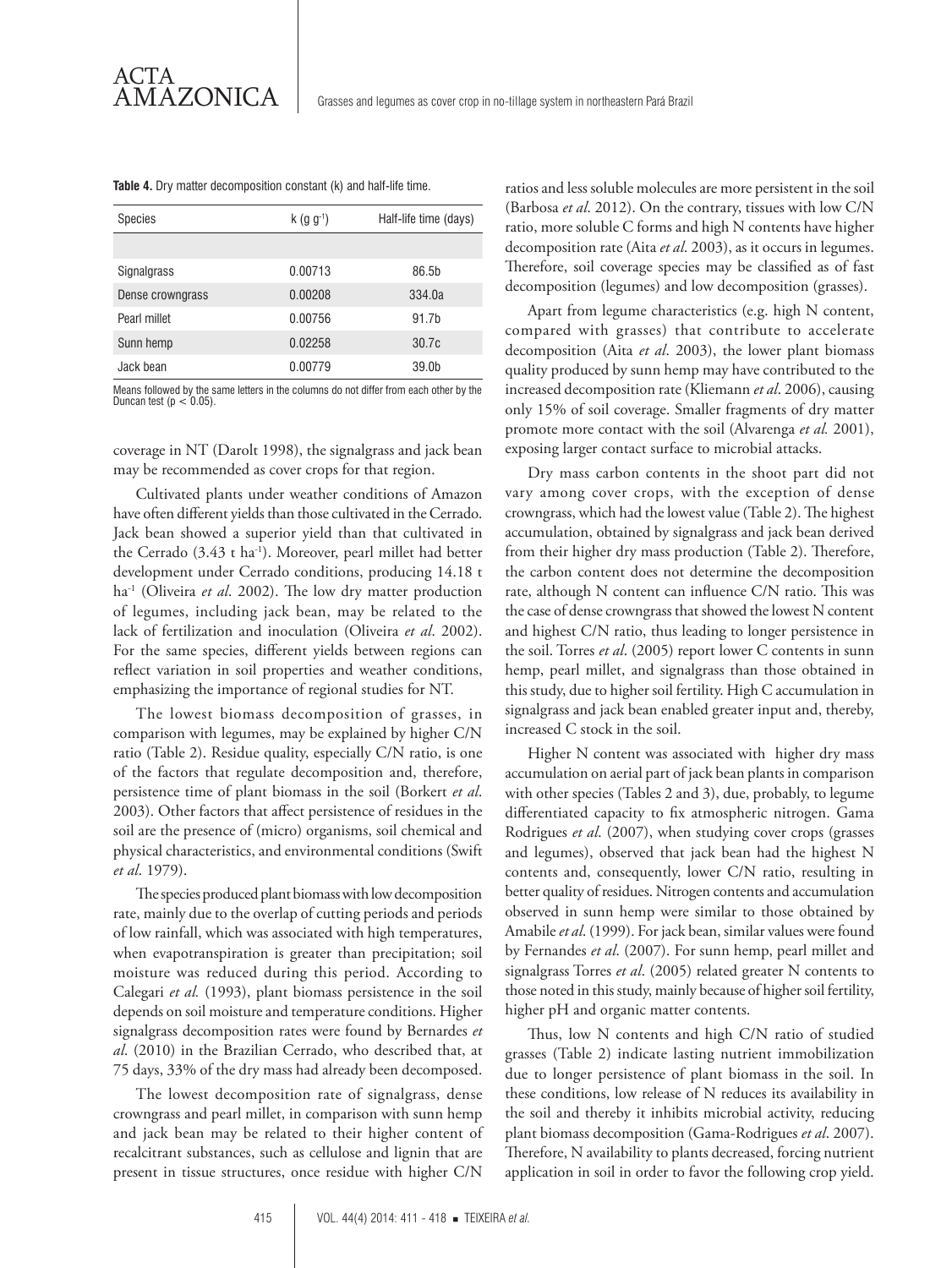The lower C/N ratio of legumes is due to high N contents (Table 2). Lower C/N ratios than those obtained in the current study for sunn hemp, pearl millet, and signalgrass were observed by Torres *et al*. (2005) under Cerrado conditions. The superior values may be related to weather conditions, i.e., temperature, humidity and luminosity, which are higher in the North region of Brazil, promoting greater efficiency of  $\mathrm{CO}_2$  fixation and resulting in synthesis of compounds with higher C/N ratio.

ACTA

**AMAZONICA** 

The P content in jack bean tissues was superior to those obtained in other studies (Fernandes *et al*. 2007; Oliveira *et al*. 2002). Apart from soil factors, weather and climatic variation during the year may influence nutrient uptake by plants. This was obvious for Amabile *et al*. (1999), who found different P contents in sunn hemp according to its cultivation in different times of the year.

Accumulation of P was also higher in jack bean because of high organic matter content and production (Table 3). Oliveira *et al*. (2002), working with same species, observed less amounts of P than those found in the current study due to minor dry matter content and production. Conversely, Fernandes *et al*. (2005) obtained higher amounts of P. Regarding sunn hemp, Silva *et al*. (2006) found larger P quantities than this study, as a result of higher dry matter production.

The highest K contents in shoot dry mass of signalgrass and dense crowngrass (Table 2) are related to the minor CEC found in the roots of those plants, in comparison with legumes (Marschner 2012). This confirms the high K recycling capacity of grasses and their potential use as cover crops (Raij *et al*. 1997). Lower K contents and accumulation in signalgrass were obtained by Primavesi *et al*. (2006).

Jack bean and pearl millet showed the lowest K contents (Table 2); however, due to great dry matter production, jack bean had higher accumulated values of K than sunn hemp and pearl millet, differing from values described in the literature. Contents found in this study are higher than those observed by Oliveira *et al*. (2002) and Ceretta *et al*. (1994).

Sunn hemp K contents were higher than those described by Amabile *et al.* (1999) and Silva *et al.* (2006); however, due to its low dry matter production, K accumulation was lower than what was found by those same authors.

Jack bean was the cover crop species that showed highest Ca content and accumulation in aerial part dry mass (shoot), followed by sunn hemp (Tables 2 and 3). This suggests that legumes, when compared with grasses, absorb and incorporate in their tissues, a greater Ca amount from soil. This occurs because legumes have a higher root capacity for cation exchange, promoting greater affinity with divalent cations (Marschner 2012).

High half-life time (Table 4) may be explained by low rainfall during the time plant biomass remained on the soil surface, from October to December (Table 1), directly affecting its decomposition. Costa *et al*. (2005) studied nutrient decomposition and nutrient release by tree litter in a *Eucalyptus grandis* stand and concluded that there was higher decomposition rate during the wettest rainfall period. Appropriate conditions of soil moisture and temperature increase microbial activity and enhance decomposition rate (Alves *et al*. 2006).

Cover crops with different chemical composition have been cultivated in order to adjust nutrient kinetics release for crop uptake (Aita and Giacomini 2003). Such process has resulted in faster decomposition of more recalcitrant materials and slower decomposition of better quality materials (Gama-Rodrigues *et al*. 2003). Therefore, signalgrass-jack bean intercropped as cover crops, may be a viable alternative for no-tillage system in Northeastern Pará, once signalgrass have high dry matter production and low decomposition rate, and jack bean high dry matter production and high decomposition rate.

High accumulation of N, P, and Ca, and low C/N ratio, as found in jack bean are desirable characteristics of plants that produce good quality residue (Gama Rodrigues *et al*. 2007). Thus, this species may be a cover crop alternative in regions with high rainfall and temperatures, and soils of low fertility. On the other hand, signalgrass showed high accumulation of C, K, and Mg, and was the greatest dry matter producer, also becoming an alternative for NT.

#### **CONCLUSIONS**

Signalgrass had greater dry mass production and was the species that incorporated the highest amount of C, K, and Mg. Jack bean also showed high biomass production and was the species that most incorporated N, P, and Ca. Signalgrass and jack bean are species that show potential to be used as cover crops due to their biomass production, above 6 t ha-1. Their residues provide appropriate soil coverage and contribute for recycling large amounts of nutrients.

#### **ACKNOWLEDGMENT**

To Conselho Nacional de Desenvolvimento Cientifico e Tecnológico (CNPq), grant number 479524/2007-6.

#### **REFERENCES**

Aita, C.; Giacomini, S.J. 2003. Decomposição e liberação de nitrogênio de resíduos culturais de plantas de cobertura de solo solteiras e consorciadas. *Revista Brasileira de Ciência do Solo*, 27: 601-612.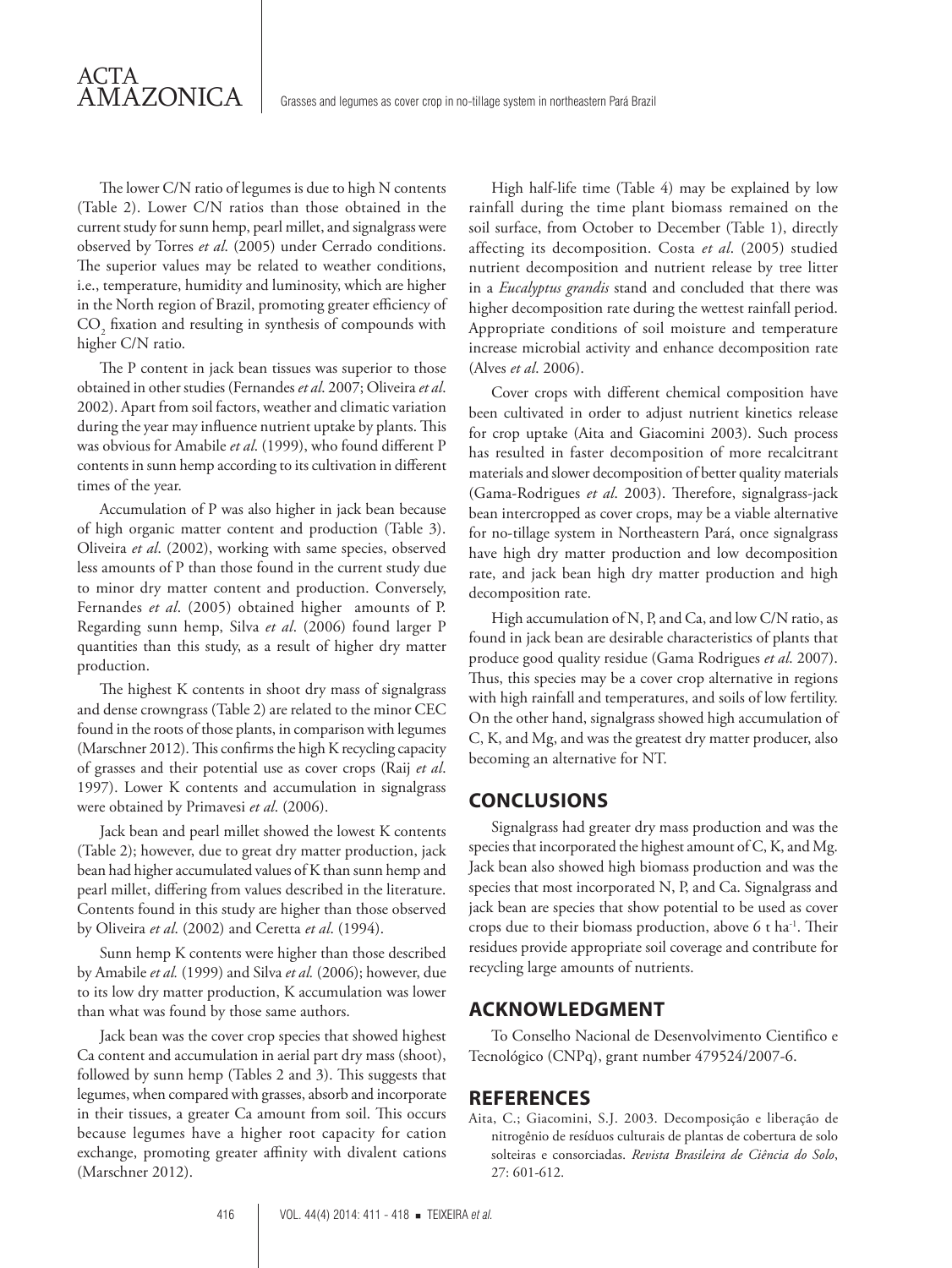Alvarenga, R. C.; Cabezas, W. A. L.; Cruz, J. C.; Santana, D. P. 2001. Plantas de cobertura de solo para sistema plantio direto. *Informe Agropecuário*, 22: 25-36.

ACTA

AMAZONICA

- Alves, A.G.C.; Cogo, N.P.; Levien, R. 1998. Comparação entre os métodos da transeção linear e fotográfico na avaliação de cobertura vegetal morta, sob dois métodos de preparo, após a colheita da soja. *Revista Brasileira de Ciência do Solo*, 22: 491-496.
- Alves, A.R.; Souto, J.S.; Santos, R.V.; Campos, M.C.C. 2006. Decomposição de resíduos florestais de espécies da caatinga, na região de Patos, PB. *Revista Brasileira de Ciências Agrárias*, 1: 57- 63.
- Amabile, R.F.; Francelli, A. L.; Carvalho, A.M. 1999. Absorção de N, P, K por espécies de adubos verdes cultivados em diferentes épocas e densidades num latossolo vermelho-escuro argiloso sob cerrados. *Revista Brasileira de Ciência do Solo*, 23: 837-845.
- Barbosa, T.; Arcângelo, M. L.; Pereira, M. P.; Pimentel, C. 2012. Decomposição e ciclagem de nutrientes dos resíduos de quatro plantas de cobertura do solo. *Idesia*, 30: 55-64.
- Bernardes, T.G.; Silveira, P. M.; Mesquita, M. A. M.; Aguiar, R.A.; Mesquita, G. M. 2010. Decomposição e liberação de nutrientes dos capins braquiária e Mombaça, em condições de Cerrado. *Pesquisa Agropécuaria Tropical*, 40: 370-377.
- Borkert, C.M.; Gaudêncio, C.A.; Pereira, J.E. 2003. Nutrientes minerais na biomassa da parte aérea em culturas de cobertura do solo. *Pesquisa Agropecuária Brasileira*, 38: 143-153.
- Bressan, S.B.; Nóbrega, J.C.A.; Rafaela S. A. Nóbrega, R.S.A.; Barbosa, R.S.; Sousa, L.B. 2013. Plantas de cobertura e qualidade química de Latossolo Amarelo sob plantio direto no cerrado maranhense. *Revista Brasileira de Engenharia Agrícola e Ambiental*, 17: 371–378.
- Calegari, A.; Mondarno, A.; Bulisani, E.A.; Costa, M.B.B. da; Miyasaka, S.; Amado, T.J.C. 1993. *Adubação verde no sul do Brasil*. 2. ed. Rio de Janeiro: Assessoria e Serviços a Projetos em Agricultura Alternativa, p. 1-56.
- Ceretta, C.A.; Aita, C.; Braida, J.A.; Pavinato, A.; Salet, R.L. 1994. Fornecimento de nitrogênio por leguminosas na primavera para o milho em sucessão nos sistemas de cultivo mínimo e convencional. *Revista Brasileira de Ciência do Solo*, 18: 215-220.
- Costa, G.S.; Gama-Rodrigues, A.C.; Cunha, G.M. 2005. Decomposisão e liberação de nutrientes da serapilheira foliar em povoamento de *Eucalyptus grandis* no norte fluminense. *Revista Árvore*, 29: 563-570.
- Da Ros, C.O.; Aita, C. 1996. Efeito de espécies de inverno na cobertura do solo e fornecimento de nitrogênio ao milho em plantio direto. *Revista Brasileira de Ciências do Solo*, 20: 135-140.
- Darolt, M.R. 1998. Princípios para implantação e manutenção do sistema. In: Darolt, M. R. *Plantio direto: Pequena propriedade sustentável*. Iapar, Londrina, Paraná, p.16-45.
- Duda, G. P.; Guerra, J.G.M.; Monteiro, M.T; De-PollI, H.; Teixeira, M.G. 2003. Perennial herbaceous legumes as live soil mulches and their effects on C, N and P of the microbial biomass*. Scientia Agricola*, 60: 139-147.
- EMBRAPA, Empresa Brasileira de Pesquisa Agropecuária. 2007. *Boletim agrometeorológico 2006 – Igarapé-Açu*. 1ª ed. Embrapa Amazônia Oriental, Belém, Pará, 2007, 30 p.
- EMBRAPA, Empresa Brasileira de Pesquisa Agropecuária. 2009. *Manual de análises químicas de solos, plantas e fertilizantes*. 2da ed. Embrapa, Brasília, Distrito Federal, 2009, 627p.
- EMBRAPA, Empresa Brasileira de Pesquisa Agropecuária, Centro Nacional de Pesquisa de Solos. 2013. *Sistema Brasileiro de Classificação de Solos*. 2da ed. Embrapa, Rio de Janeiro, 2013, 412p.
- Fernandes, A. R.; Morais, F. O.; Linhares, L. C. F.; Silva, G. R. 2007. Produção de matéria seca e eficiência nutricional para P, Ca e Mg em leguminosas herbáceas. *Acta Amazonica*, 37: 169-176.
- Gama-Rodrigues, A.C.; Barros, N.F.; Santos, M.R. 2003. Decomposição e liberação de nutrientes do folhedo de espécies florestais nativas em plantios puros e mistos no sudeste da Bahia, Brasil. *Revista Brasileira de Ciência do Solo*, 27: 1021-1031.
- Gama-Rodrigues, A.C.; Gama-Rodrigues, E.F.; Brito, E.C. 2007. Decomposição e liberação de nutrientes de resíduos culturais de plantas de cobertura em Argissolo Vermelho-Amarelo na região Noroeste Fluminense-RJ. *Revista Brasileira de Ciência do Solo*, 31: 1421-1428.
- Hartwig, R.O.; Laflen, J.M. 1978. A meters tick method for measuring crop residue cover. *Journal of Soil and Water Conservation*, 33: 90-91.
- Kliemann, K.J.; Braz, A.J.P.B.; Silveira, P.M. 2006. Taxas de decomposição de resíduos de espécies de Cobertura em latossolo vermelho distroférrico. *Pesquisa Agropecuária Tropical*, 36: 21-28.
- Malavolta, E. 2006. *Manual de nutrição mineral de plantas*. São Paulo: Editora Agronômica Ceres Ltda., 638p.
- Marschner, P. 2012. *Mineral Nutrition of Higher Plants*. 3rd ed. New York, Academic Press/ Elsevier, USA, 651p.
- Marenco, R.A.; Santos, A. M. B. 1999. A rotação de cultura reduz a mato competição e aumenta o teor de clorofila e a produtividade do arroz. *Pesquisa Agropecúaria Brasileira*, 34: 1881-1887.
- Oliveira, T.K.; Carvalho, G.J.C.; Moraes, R.N.S. 2002. Plantas de cobertura e seus efeitos sobre o feijoeiro em plantio direto. *Pesquisa Agropecuária Brasileira*, 37: 1079-1087.
- Primavesi, A.C.; Primavesi, O.; Correa, L.A.; Silva, A.G.; Cantarella, H. 2006. Nutrientes na fitomassa de capim – marandu em função de fontes e doses de nitrogênio. *Ciência Agrotecnologia*, 30: 562-568.
- Raij, B. V.; Cantarella, H.; Quaggio, A.J.; Abreu, C.A. 1997. Interpretação de resultados e análises de solo. In: Raij, B.V.; Cantarella, H.; Quaggio, A.J.; Furlani, A.M.C. *Recomendações de adubação e calagem para o estado de São Paulo.* Instituto Agronômico de Campinas, Campinas, São Paulo, p.08- 13.
- Silva, E.C. da. Muraoka, T. Buzeti, S. Veloso, M.E.C. Trivelin, P.C.O. 2006. Aproveitamento do nitrogênio (15 N) da crotálaria e do milheto pelo milho sob sob plantio direto em Latossolo Vermelho de Cerrado. *Ciência Rural*, 36: 739-746.
- Silva, H.R.; Rosolem, C.A. 2008. Crescimento radicular de espécies utilizadas como cobertura decorrente da compactação do solo. *Revista Brasileira de Ciência do Solo*, 32: 1399-1407.